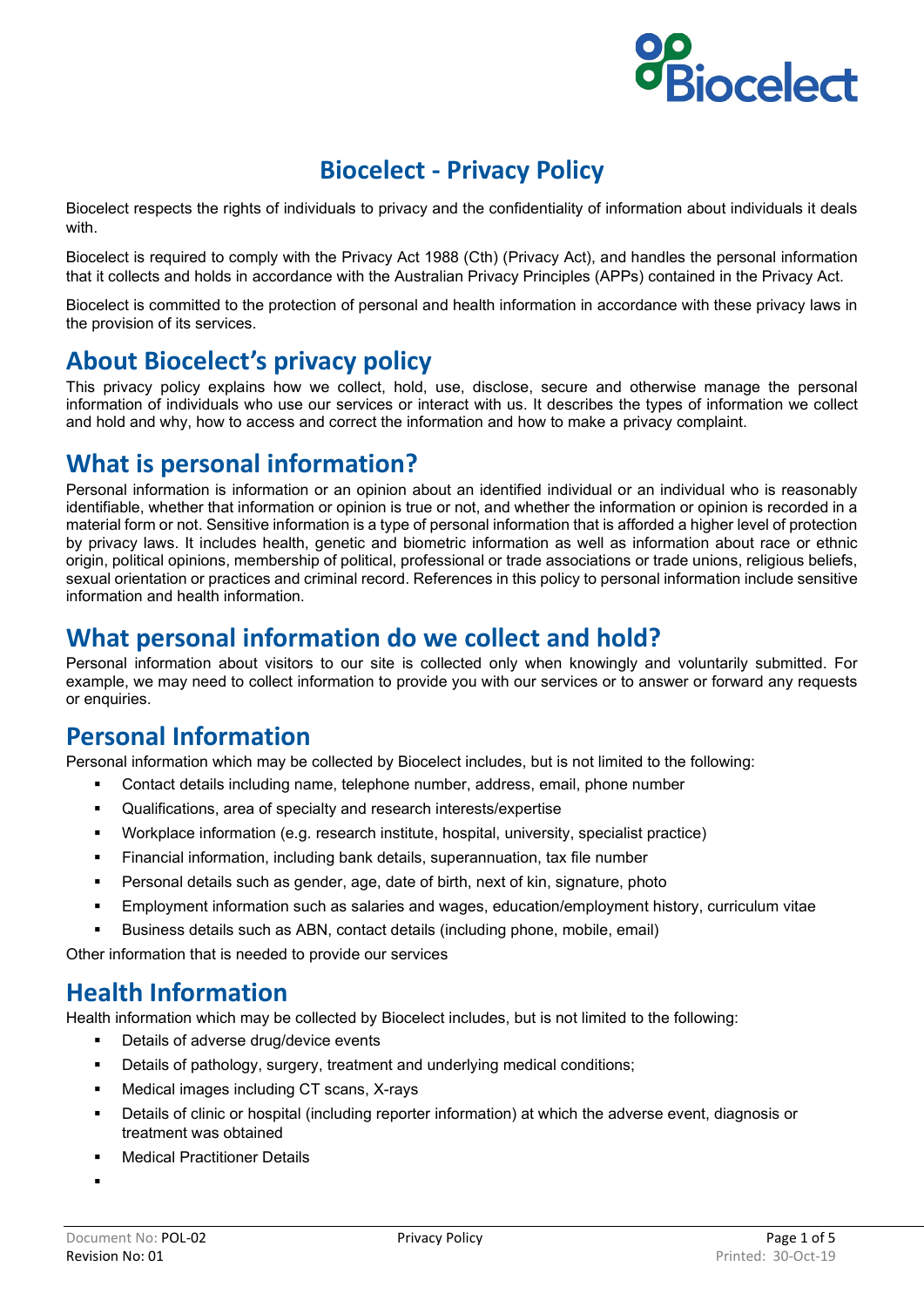

# **Collection of Information**

In performing the company's business activities Biocelect may collect personal information that relates to employees, contractors, consultants, external providers, patients, doctors, customers, clients and the wider community.

When collecting information, Biocelect takes reasonable steps to make an individual aware of the following:

- Biocelect's contact details (or details of the Privacy Officer)
- The fact that the individual can access their information
- The purpose for collecting the information and to whom it would normally be disclosed to
- **Whether the disclosure is required by law**

The main consequences of not providing that information is that it might impact upon Biocelect's capacity to deliver good service.

## **Method of Collection of Personal Information**

Personal information is collected through an electronic or paper form (via email or mail). Information may also be collected using an electronic form available on the company website. In some instances, information about an individual may be provided via an authorised third party, e.g. the patient's doctor or nurse.

Biocelect will only collect personal information about an individual by lawful, secure and fair means, and not in an unreasonably intrusive way.

## **Use of Personal Information**

The main purposes in collecting personal information about individuals are:

- To provide our services;
- To respond to an individual's request;
- To maintain contact with clients:
- To keep clients and other contacts informed of the services we offer and industry developments that may be of interest to them, and to notify them of service offerings, seminars and other events we are holding;
- **For the management and reporting of adverse events on behalf of our clients**
- For general management and reporting purposes, such as invoicing and account management;
- **For recruitment purposes:**
- For purposes related to the employment of our personnel and providing internal services to our staff; and
- All other purposes related to our business.

Biocelect may use personal information about individuals to market services, including by email. However, individuals always have the opportunity to elect not to receive further marketing information by writing to or by emailing us.

If Biocelect collects or uses personal information in ways other than as stated in this policy, BIOCELECT will ensure it is undertaken pursuant to the requirements of the Privacy Act.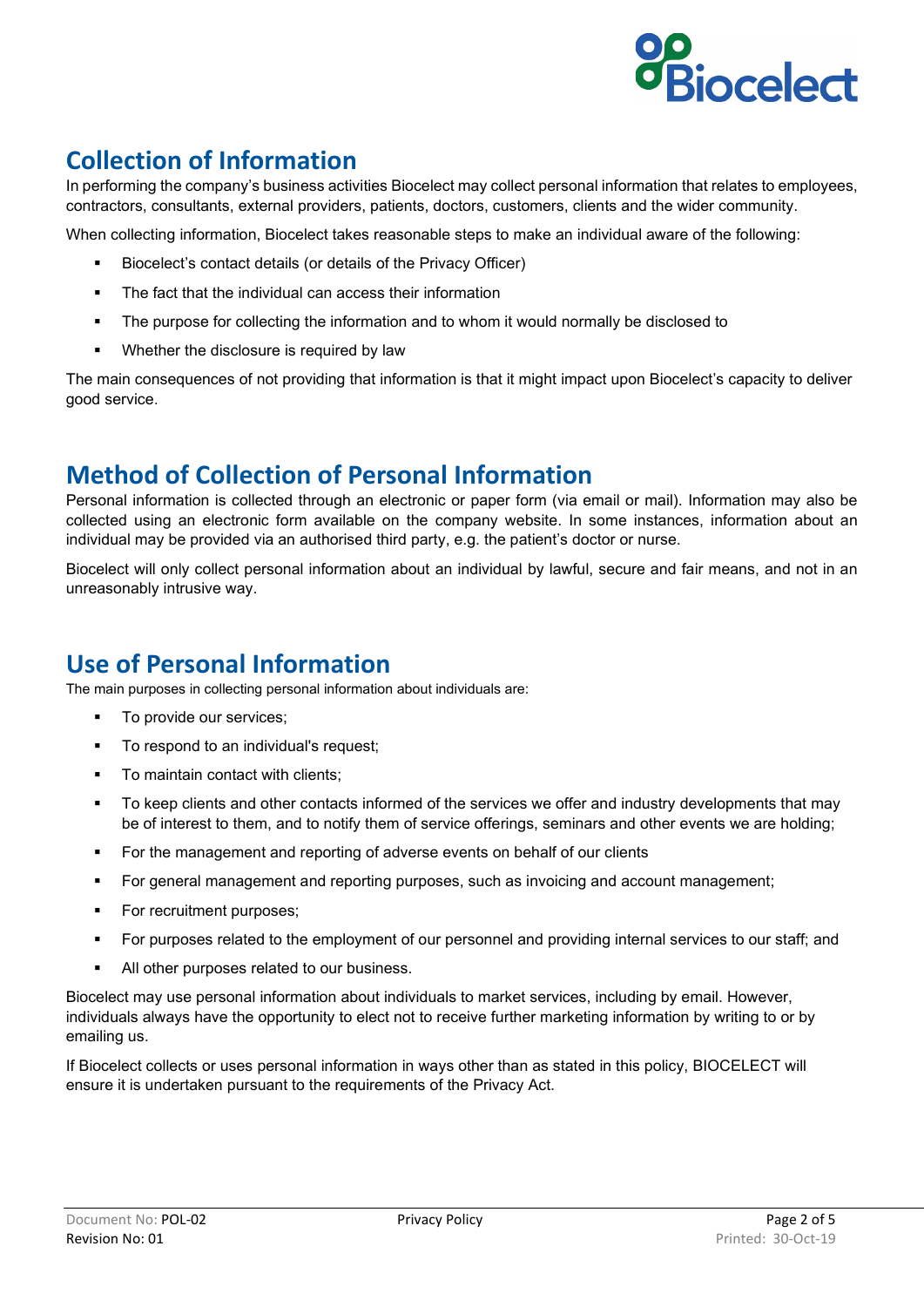

## **What trans-border disclosures do we make?**

Biocelect and its related entities may exchange personal information. As a result, Biocelect may transfer personal information outside Australia to countries whose privacy laws do not provide the same level of protection as Australia's. Biocelect may need to exchange information to overseas facilities or contractors to process or back-up our information or to provide certain services to us. As a result, we may transfer personal information to overseas facilities or contractors for these purposes.

However, any such transfer of information does not change any of Biocelect's commitments to safeguard privacy and the information remains subject to existing confidentiality obligations.

#### **Disclosure of Personal Information**

Personal and health information collected and held by Biocelect will only be accessed and handled by personnel authorised to do so, for the purpose of carrying out their duties. Apart from the exceptions listed below, Biocelect will only use or disclose information for the purpose for which it was collected.

Biocelect will not use or disclose information about an individual for a secondary or another purpose, other than the main purpose of collection unless both of the following apply:

- The secondary purpose is related to the main purpose of collection, and, in the case of health information, determined by the Privacy Officer to be directly related to the main purpose of collection; and
- The individual would reasonably expect Biocelect to use or disclose the information for the secondary purpose
- The individual has consented to the use or disclosure
- **The use or disclosure is permitted or authorised by Privacy Laws**
- After notification, the Privacy Officer reasonably believes that the use or disclosure is necessary to lessen or to lessen or prevent either:
- A serious and imminent threat to an individual's life, health, safety or welfare, or
- A serious threat to public health, public safety or public welfare.

Employees and contractors are prohibited from disclosing information about or undertaking transactions on behalf of a customer, surgeon or patient, without the individual's authorisation. This includes disclosure of information to and transactions with partners, relatives, friends or organisations.

#### **Management and Security of Personal Information**

We store personal and health information in both paper and electronic form. The security of personal and health information is very important to us and we take reasonable steps to protect it from misuse, interference and loss and from unauthorised access, modification or disclosure.

Some of the ways we do this include:

- Requiring our staff to maintain confidentiality
- **IMPLEMENTIC SECULTER 19 Implementing document storage security**
- **IMPOSING SECUTE INTERS** for access to our computer systems
- Providing a discreet environment for confidential discussions; and
- Allowing access to personal and health information only where the individual seeking access to their own information has satisfied our identification requirements.

Personal and health information is retained for the period of time determined by applicable Australian laws after which it is de-identified or disposed of in a secure manner.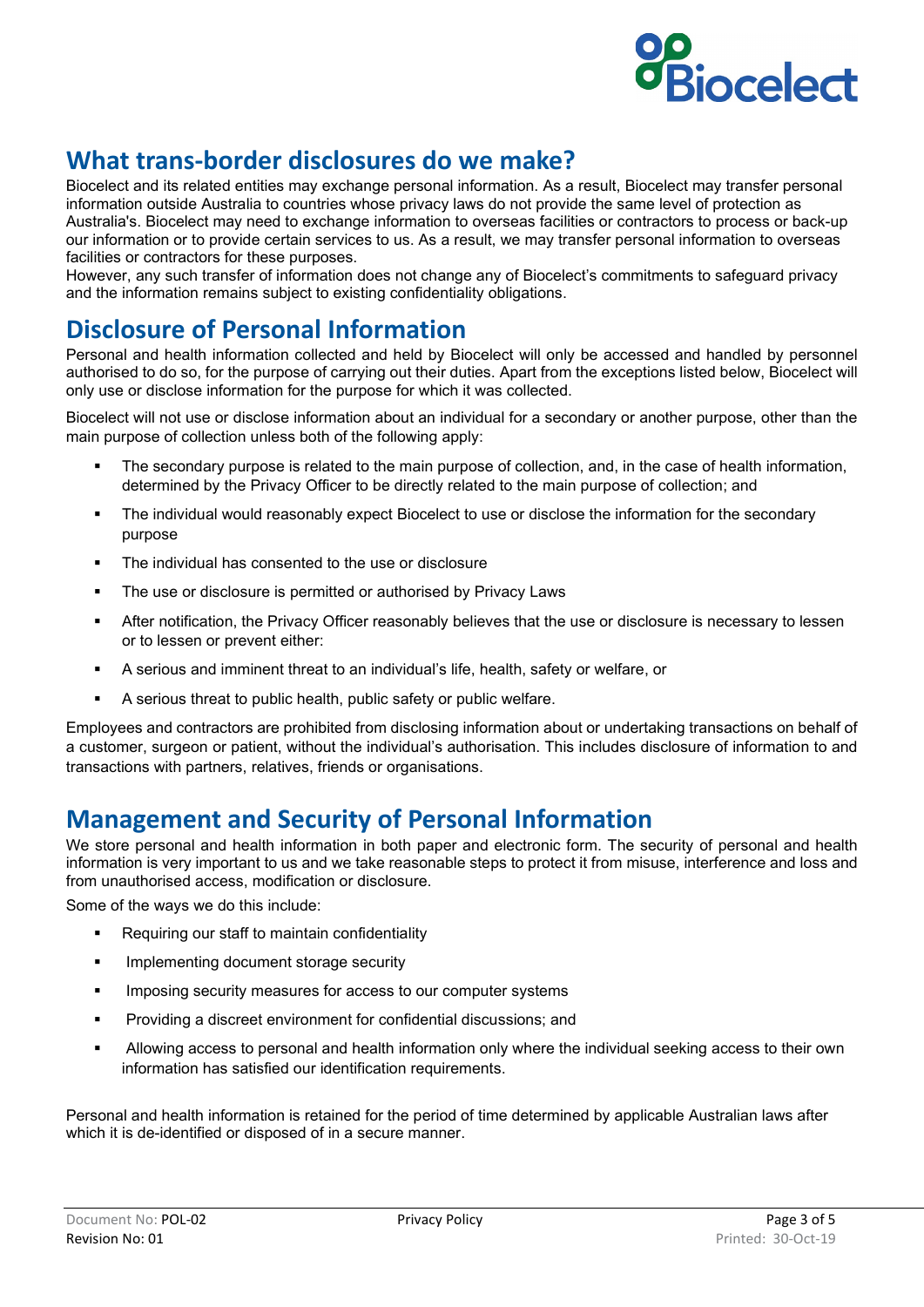

## **Privacy on the Website**

This policy also applies to any personal information Biocelect collects via our websites, and includes information collected via websites of related companies. In addition to personal information provided to Biocelect directly (such as where a customer makes a request or completes a registration form), Biocelect may also collect personal information from you via its websites.

## **Cookies**

Cookies are data that a Web site transfers to an individual's hard drive for record-keeping purposes. Cookies, which are industry standard and are used by most Web sites, including those operated by us, can facilitate a user's ongoing access to and use of a site. They allow us to customise the web site to your needs. If you do not want information collected through the use of Cookies, there is a simple procedure in most browsers that allows you to deny or accept the Cookie feature. But you should note that Cookies may be necessary to provide you with some features of our online services. The services of the services of the services of the services of the services.

## **Links to other sites**

We may provide links to Web sites outside of our web sites, as well as to third party Web sites. These linked sites are not under our control, and we cannot accept responsibility for the conduct of companies linked to our website. Before disclosing your personal information on any other website, we advise you to examine the terms and conditions of using that Web site and its privacy statement.

#### **Access**

Biocelect's privacy policy can be obtained by contacting the Privacy Officer. Personal information held by Biocelect may be accessed or corrected by the individual to whom the information belongs. For corrections, the Privacy Officer should be contacted in writing by email or mail. When an individual makes a request to access personal information, Biocelect will require them to provide some form of identification (such as a driver's licence or passport) so that Biocelect can verify that they are the person to whom the information relates.

#### **How do we keep personal information accurate and up-to-date?**

We take all reasonable steps to ensure that the personal information we collect is accurate, complete and up-to-date, and when we use or disclose it, that it is relevant. We will also take reasonable steps to correct the personal information we hold if we are satisfied that it is inaccurate, incomplete and out of date, irrelevant or misleading, or if an individual asks us to correct their personal information for these reasons. A request to correct personal information can be made at any time by contacting us on the details below.

However, the accuracy of that information depends largely on the quality of the information provided to us. We therefore suggest that individuals: • let us know if there are any errors in their personal information; and • keep us up-to-date with changes to their personal information (e.g. their name and address). Individuals may do this by mail or email using the information provided below. There may be circumstances in which we may have to refuse a request for correction. If this happens, we will notify the individual in writing of our reasons for the refusal and explain how they can complain if they are not satisfied.